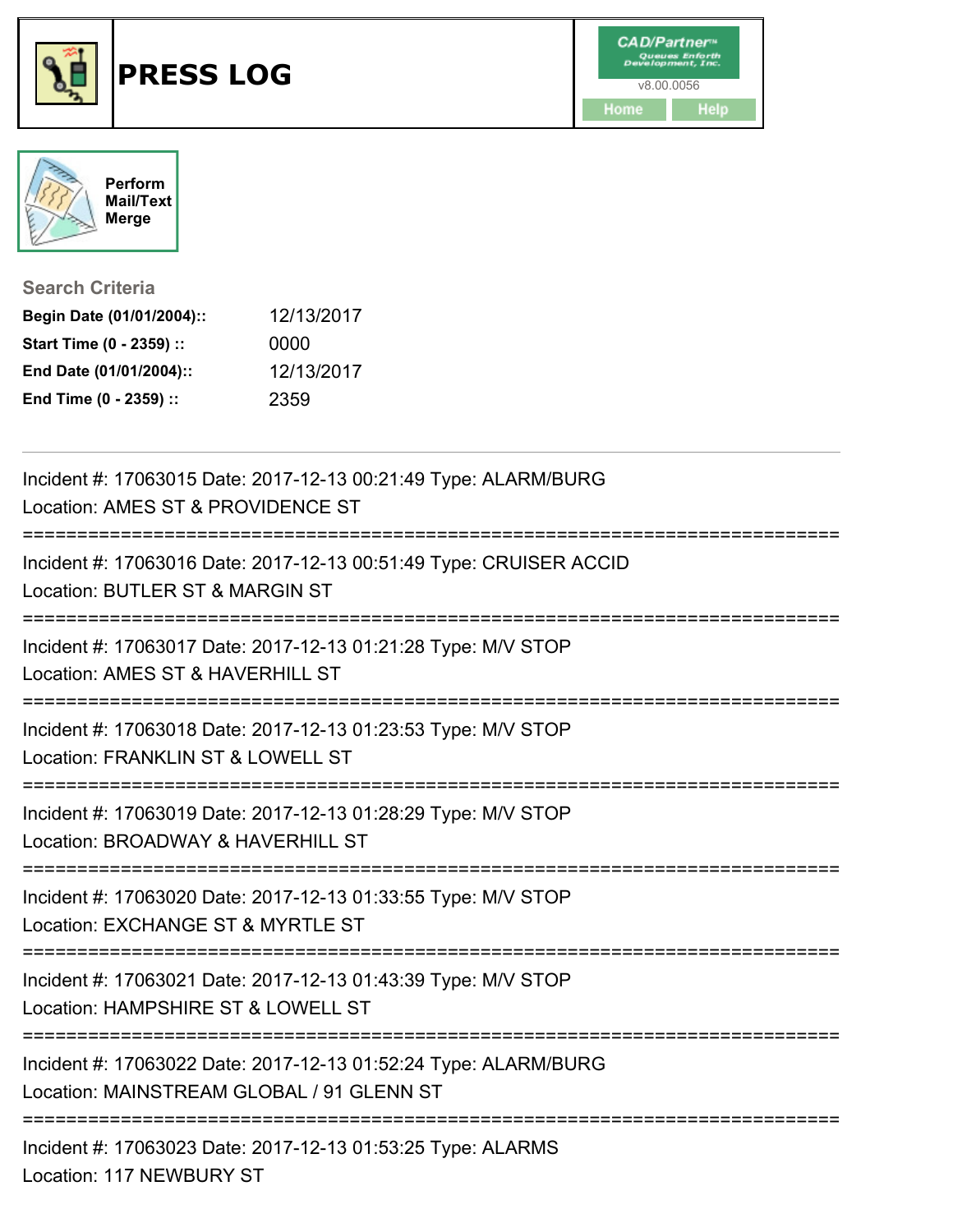| Incident #: 17063024 Date: 2017-12-13 01:55:05 Type: UNWANTEDGUEST<br>Location: 11 SUMMER ST           |
|--------------------------------------------------------------------------------------------------------|
| Incident #: 17063025 Date: 2017-12-13 02:16:29 Type: M/V STOP<br>Location: BROADWAY & WATER ST         |
| Incident #: 17063026 Date: 2017-12-13 02:25:56 Type: ALARM/BURG<br>Location: SPRINT / 160 WINTHROP AV  |
| Incident #: 17063027 Date: 2017-12-13 02:38:11 Type: M/V STOP<br>Location: WINTHROP AV                 |
| Incident #: 17063029 Date: 2017-12-13 02:51:46 Type: M/V STOP<br>Location: GILBERT ST & S BROADWAY     |
| Incident #: 17063028 Date: 2017-12-13 02:52:00 Type: M/V STOP<br>Location: MYRTLE ST & SPRUCE ST       |
| Incident #: 17063030 Date: 2017-12-13 02:56:58 Type: CRUISER ACCID<br>Location: BROADWAY & LOWELL ST   |
| Incident #: 17063031 Date: 2017-12-13 03:09:58 Type: M/V STOP<br>Location: MT VERNON ST & S BROADWAY   |
| Incident #: 17063032 Date: 2017-12-13 03:13:58 Type: UNWANTEDGUEST<br>Location: 11 SUMMER ST           |
| Incident #: 17063033 Date: 2017-12-13 03:20:25 Type: M/V STOP<br>Location: S UNION ST                  |
| Incident #: 17063034 Date: 2017-12-13 03:46:47 Type: SUS PERS/MV<br>Location: ARLINGTON ST & WILLOW ST |
| Incident #: 17063035 Date: 2017-12-13 04:56:04 Type: B&E/PROG<br>Location: 45 W LAUREL ST              |
| Incident #: 17063036 Date: 2017-12-13 07:07:56 Type: M/V STOP<br>Location: HAMPSHIRE ST & LOWELL ST    |
| Incident #: 17063037 Date: 2017-12-13 07:09:24 Type: PARK & WALK<br>Location: BRADFORD ST & BROADWAY   |

===========================================================================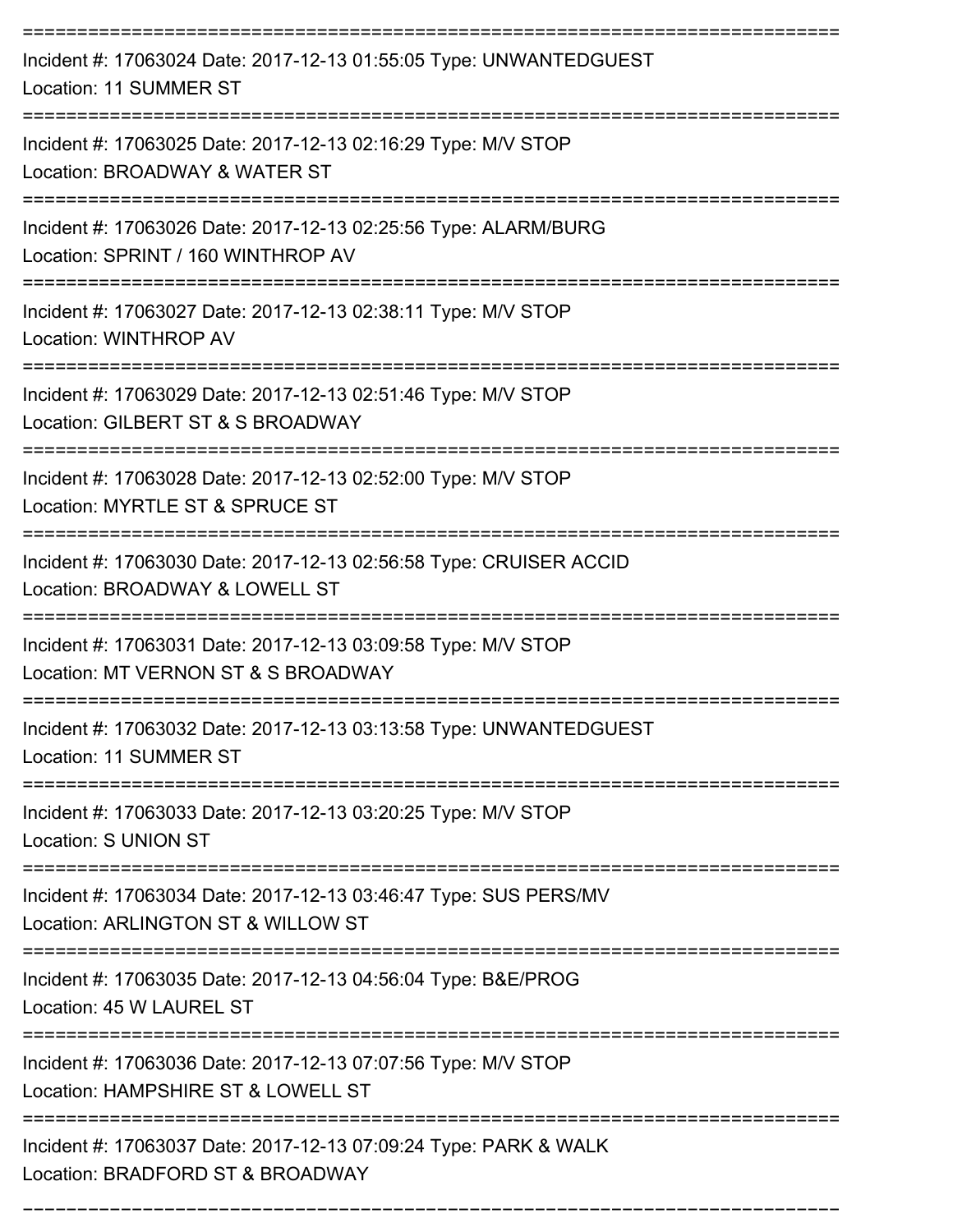| Incident #: 17063038 Date: 2017-12-13 07:27:16 Type: THREATS/PROG<br>Location: 33 BROOK ST #FRONT FL 1                                       |
|----------------------------------------------------------------------------------------------------------------------------------------------|
| Incident #: 17063039 Date: 2017-12-13 07:30:45 Type: NOISE ORD<br>Location: 22 DURHAM ST                                                     |
| Incident #: 17063040 Date: 2017-12-13 07:47:39 Type: ALARM/BURG<br>Location: MELENDEZ RESIDENCE / 34 FARNHAM ST<br>------------------------- |
| Incident #: 17063041 Date: 2017-12-13 07:49:55 Type: ALARM/BURG<br>Location: FELO MOTORS / 14 BROADWAY                                       |
| Incident #: 17063042 Date: 2017-12-13 08:20:48 Type: GENERAL SERV<br>Location: 40 LAWRENCE ST                                                |
| Incident #: 17063043 Date: 2017-12-13 08:36:30 Type: AUTO ACC/PI<br>Location: 280 MERRIMACK ST                                               |
| Incident #: 17063044 Date: 2017-12-13 08:51:08 Type: INVEST CONT<br>Location: 415 HAVERHILL ST                                               |
| Incident #: 17063045 Date: 2017-12-13 09:12:07 Type: SUS PERS/MV<br>Location: 50 ISLAND ST                                                   |
| Incident #: 17063046 Date: 2017-12-13 09:24:27 Type: NOTIFICATION<br>Location: 118 THOREAU WAY #638                                          |
| Incident #: 17063047 Date: 2017-12-13 09:28:52 Type: M/V STOP<br>Location: 27 FAIRMONT ST                                                    |
| Incident #: 17063049 Date: 2017-12-13 09:37:40 Type: LOST PROPERTY<br>Location: 38 MANCHESTER ST                                             |
| Incident #: 17063048 Date: 2017-12-13 09:37:52 Type: M/V STOP<br>Location: BERKELEY ST & SWAN ST                                             |
| Incident #: 17063050 Date: 2017-12-13 09:40:08 Type: M/V STOP<br>Location: 19 SHATTUCK ST                                                    |
| Incident #: 17063051 Date: 2017-12-13 09:50:32 Type: TOW/REPOSSED<br>Location: 15 W KENNETH ST                                               |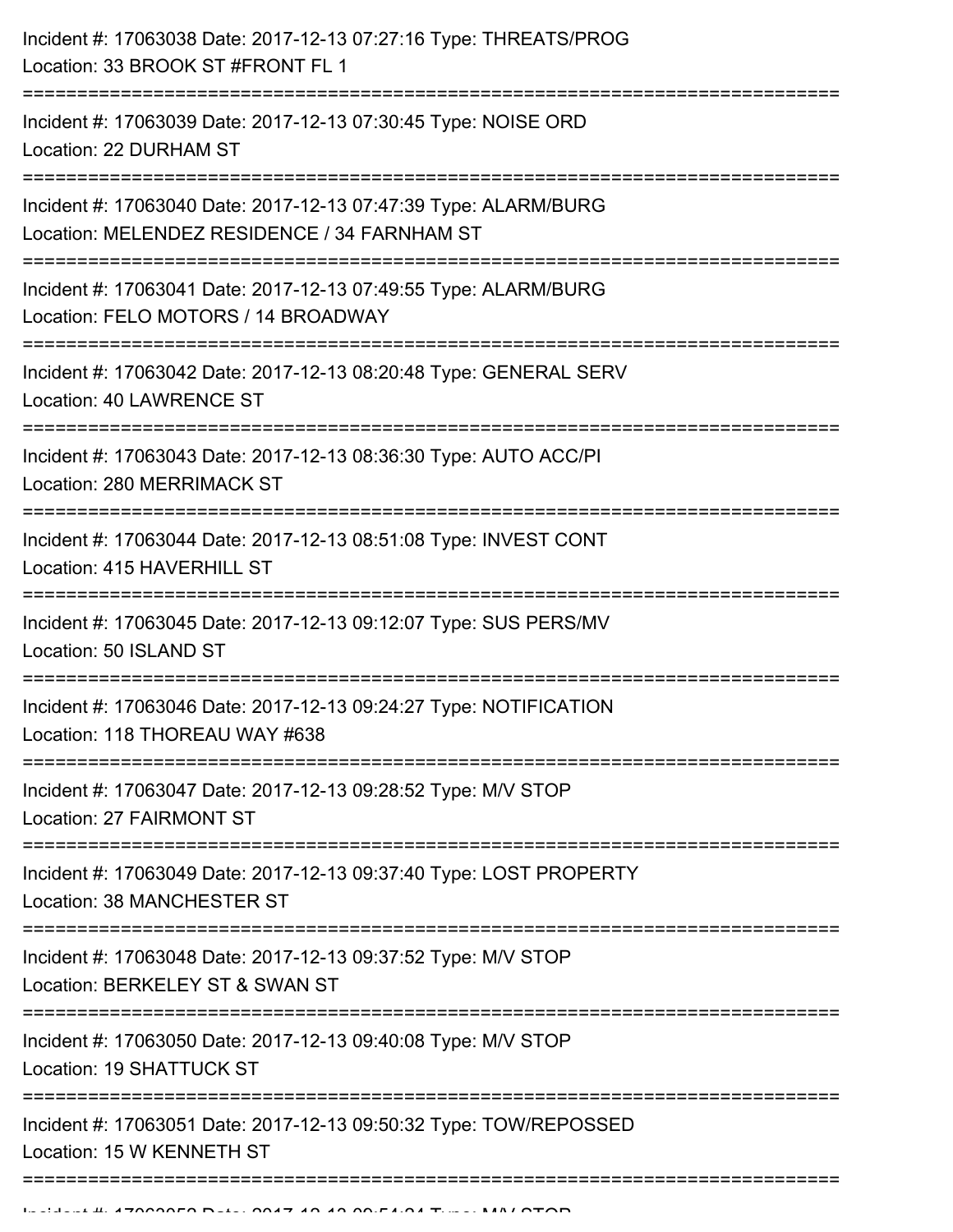| Location: S BROADWAY & SHATTUCK ST                                                                                              |
|---------------------------------------------------------------------------------------------------------------------------------|
| Incident #: 17063053 Date: 2017-12-13 09:56:02 Type: MAL DAMAGE<br>Location: 11 JACKSON TER                                     |
| Incident #: 17063054 Date: 2017-12-13 10:02:24 Type: CK WELL BEING<br>Location: 33 MORTON ST #B                                 |
| Incident #: 17063055 Date: 2017-12-13 10:13:33 Type: GENERAL SERV<br>Location: MCDONALDS / 50 BROADWAY                          |
| Incident #: 17063056 Date: 2017-12-13 10:43:26 Type: M/V STOP<br>Location: ANDOVER ST & BEACON AV                               |
| Incident #: 17063057 Date: 2017-12-13 11:01:13 Type: M/V STOP<br>Location: 582 ESSEX ST                                         |
| Incident #: 17063058 Date: 2017-12-13 11:03:29 Type: M/V STOP<br>Location: OSGOOD ST & SALEM ST<br>:=========================== |
| Incident #: 17063059 Date: 2017-12-13 11:08:32 Type: M/V STOP<br>Location: ABBOTT ST & OSGOOD ST                                |
| Incident #: 17063060 Date: 2017-12-13 11:11:41 Type: 209A/SERVE<br>Location: 31 BROOK ST                                        |
| Incident #: 17063061 Date: 2017-12-13 11:12:29 Type: 209A/SERVE<br>Location: 5 WAYNE ST                                         |
| Incident #: 17063062 Date: 2017-12-13 11:13:25 Type: 209A/SERVE<br>Location: 81 HAVERHILL ST                                    |
| Incident #: 17063063 Date: 2017-12-13 11:14:11 Type: 209A/SERVE<br>Location: 90 LOWELL ST                                       |
| Incident #: 17063064 Date: 2017-12-13 11:14:50 Type: 209A/SERVE<br>Location: 82 TREMONT ST                                      |
| Incident #: 17063065 Date: 2017-12-13 11:15:36 Type: 209A/SERVE<br>Location: 90 LOWELL ST                                       |
| Incident #: 17063066 Date: 2017-12-13 11:17:32 Type: M/V STOP                                                                   |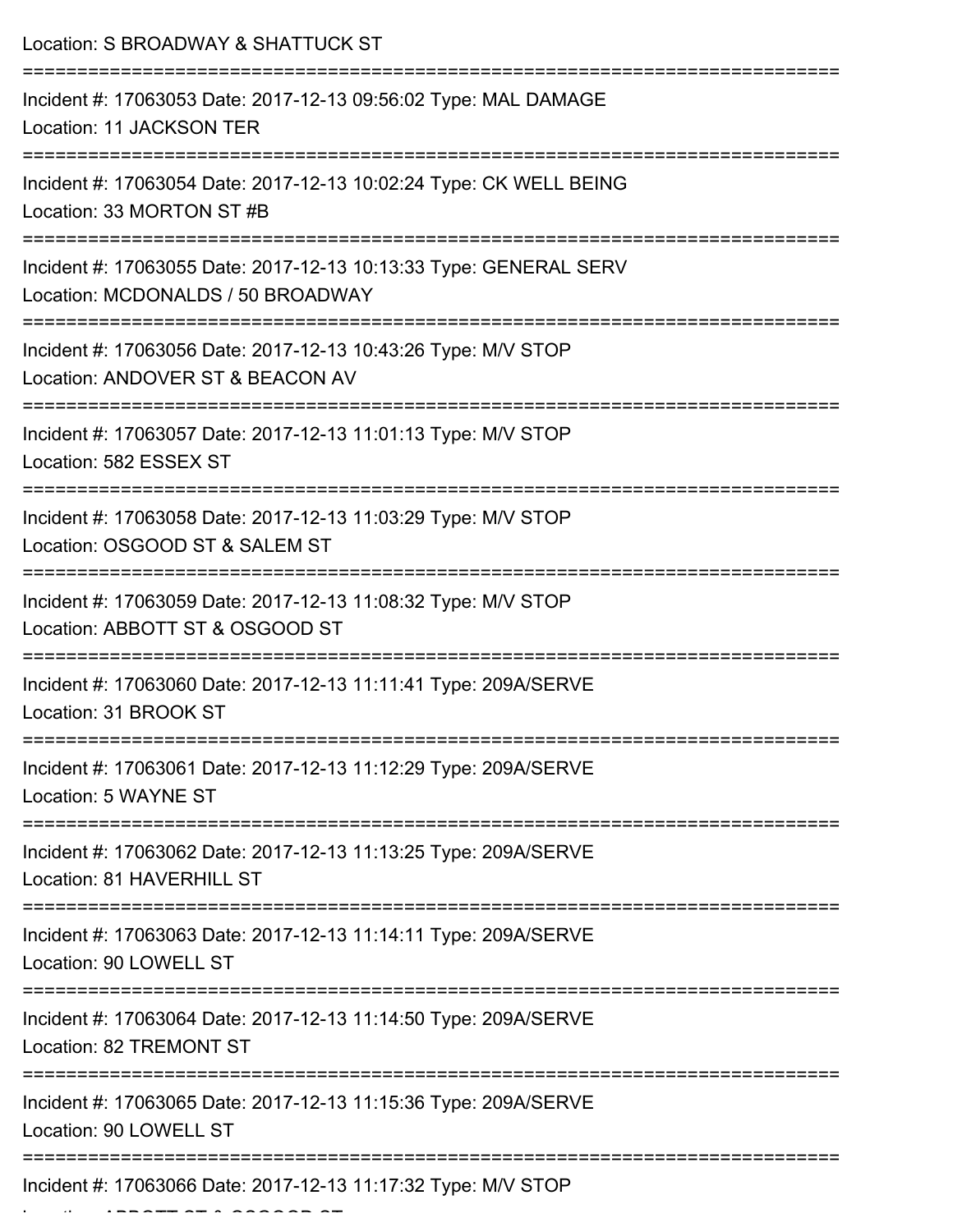| Incident #: 17063067 Date: 2017-12-13 11:17:47 Type: A&B PAST<br>Location: DUNKIN DONUTS / 99 WINTHROP AV                             |
|---------------------------------------------------------------------------------------------------------------------------------------|
| Incident #: 17063068 Date: 2017-12-13 11:18:44 Type: SUS PERS/MV<br>Location: 100 ERVING AV                                           |
| Incident #: 17063069 Date: 2017-12-13 11:21:19 Type: AUTO ACC/NO PI<br>Location: 700 ESSEX ST                                         |
| Incident #: 17063070 Date: 2017-12-13 11:45:59 Type: 209A/SERVE<br>Location: 73 WESLEY ST                                             |
| Incident #: 17063071 Date: 2017-12-13 11:47:47 Type: LOST PROPERTY<br>Location: 90 LOWELL ST                                          |
| Incident #: 17063072 Date: 2017-12-13 11:59:30 Type: INVESTIGATION<br>Location: 90 LOWELL ST                                          |
| Incident #: 17063073 Date: 2017-12-13 12:08:59 Type: COUNTERFEIT<br>Location: 70 N PARISH RD                                          |
| Incident #: 17063074 Date: 2017-12-13 12:10:09 Type: INVESTIGATION<br>Location: 65 THORNDIKE ST                                       |
| Incident #: 17063075 Date: 2017-12-13 12:14:03 Type: 209A/SERVE<br>Location: 21 JORDAN ST                                             |
| ----------------------------<br>Incident #: 17063076 Date: 2017-12-13 12:25:53 Type: DISTURBANCE<br>Location: 276 HAMPSHIRE ST FL 1   |
| Incident #: 17063077 Date: 2017-12-13 12:34:32 Type: 209A/SERVE<br>Location: 19 MAGNOLIA ST                                           |
| _____________________________________<br>Incident #: 17063079 Date: 2017-12-13 12:46:00 Type: RECOV/STOL/MV<br>Location: 14 ARCHER ST |
| Incident #: 17063078 Date: 2017-12-13 12:46:01 Type: ALARM/BURG<br>Location: 30 ABBOTT ST                                             |
| Incident #: 17063080 Date: 2017-12-13 12:48:55 Type: SUS PERS/MV<br>Location: 50 BROADWAY                                             |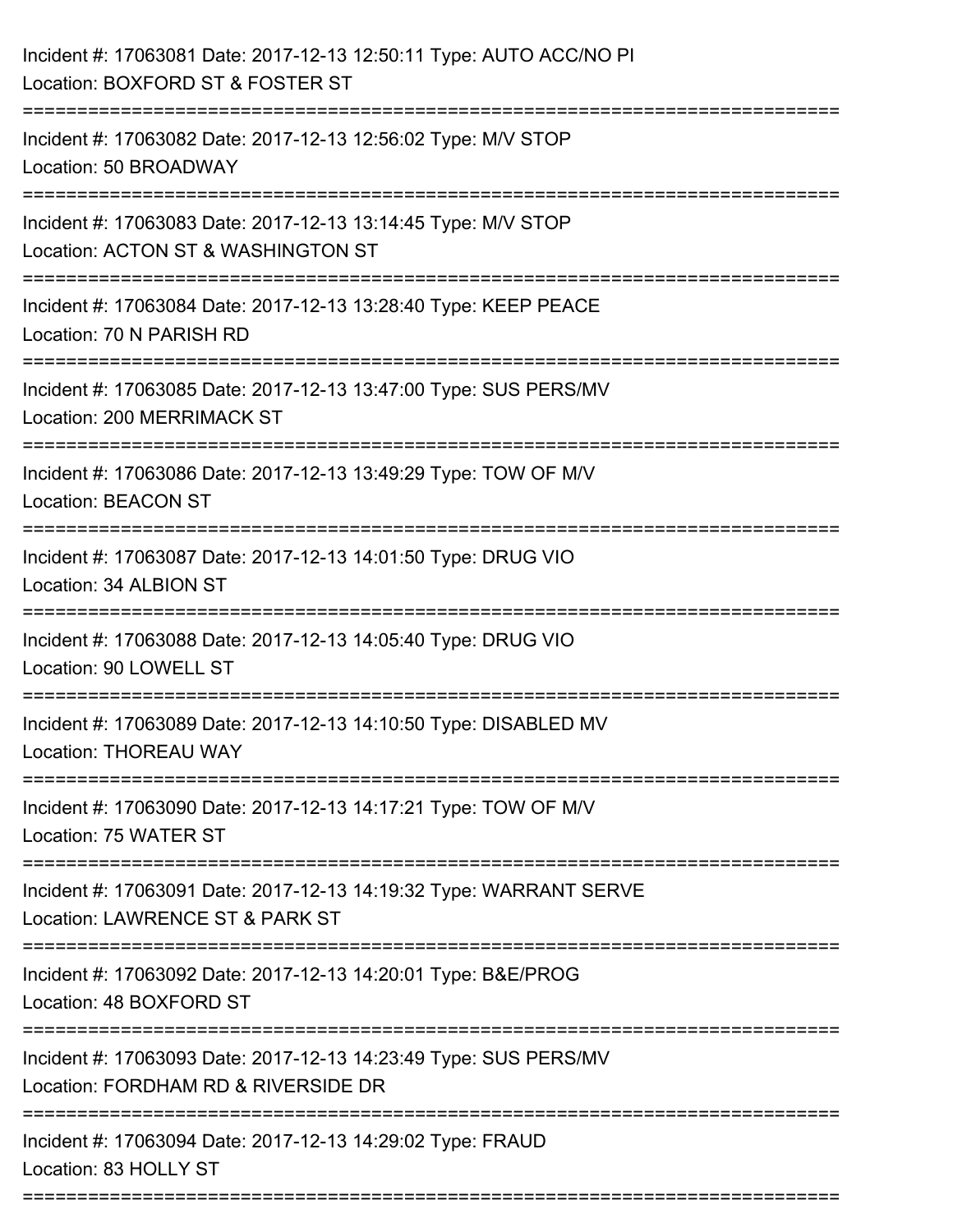Incident #: 17063095 Date: 2017-12-13 14:34:21 Type: SPECIAL CHECK Location: 48 BOXFORD ST =========================================================================== Incident #: 17063096 Date: 2017-12-13 14:34:55 Type: ALARM/BURG Location: WETHERBEE SCHOOL / 75 NEWTON ST =========================================================================== Incident #: 17063097 Date: 2017-12-13 14:35:49 Type: ALARM/BURG Location: LIBERTY TAX / 224 BROADWAY =========================================================================== Incident #: 17063098 Date: 2017-12-13 14:47:11 Type: LOST PROPERTY Location: 170 UNION ST =========================================================================== Incident #: 17063099 Date: 2017-12-13 14:49:51 Type: SUS PERS/MV Location: CYPRESS ST & PEARL ST =========================================================================== Incident #: 17063101 Date: 2017-12-13 15:01:09 Type: SEX OFF. PAST Location: 8 CAMELLA TEOLI WY =========================================================================== Incident #: 17063100 Date: 2017-12-13 15:02:51 Type: M/V STOP Location: BROADWAY & ESSEX ST =========================================================================== Incident #: 17063102 Date: 2017-12-13 15:13:54 Type: INVESTIGATION Location: ARLINGTON SCHOOL / 150 ARLINGTON ST =========================================================================== Incident #: 17063103 Date: 2017-12-13 15:19:53 Type: M/V STOP Location: 312 S UNION ST =========================================================================== Incident #: 17063104 Date: 2017-12-13 15:23:12 Type: ANIMAL COMPL Location: HAVERHILL ST & PROSPECT ST =========================================================================== Incident #: 17063105 Date: 2017-12-13 15:31:09 Type: M/V STOP Location: 378 AMES ST =========================================================================== Incident #: 17063106 Date: 2017-12-13 15:34:20 Type: NOTIFICATION Location: 1 TREMONT ST #14 =========================================================================== Incident #: 17063107 Date: 2017-12-13 15:36:38 Type: FIGHT Location: 5 ACTON ST =========================================================================== Incident #: 17063108 Date: 2017-12-13 15:41:54 Type: M/V STOP Location: BROADWAY & LOWELL ST ====================================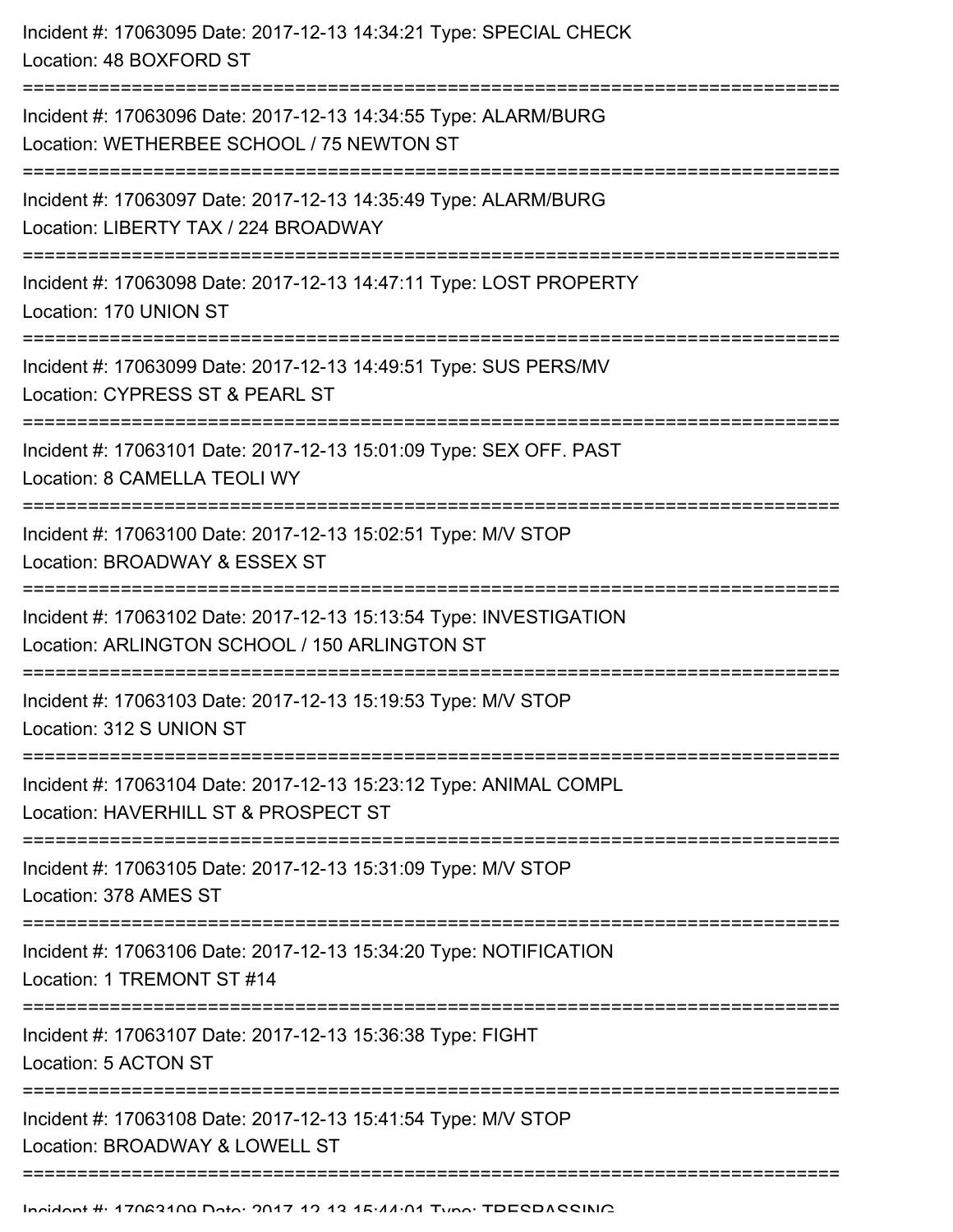| Location: PUBLIC LIBRARY / 51 LAWRENCE ST                                                                                                        |
|--------------------------------------------------------------------------------------------------------------------------------------------------|
| Incident #: 17063110 Date: 2017-12-13 15:46:49 Type: M/V STOP<br>Location: BROADWAY & LOWELL ST<br>=================================             |
| Incident #: 17063111 Date: 2017-12-13 15:53:31 Type: M/V STOP<br>Location: BROADWAY & CONCORD ST                                                 |
| Incident #: 17063112 Date: 2017-12-13 15:53:52 Type: AUTO ACC/NO PI<br><b>Location: ALLEN ST</b>                                                 |
| Incident #: 17063113 Date: 2017-12-13 15:56:40 Type: M/V STOP<br>Location: FRANKLIN ST & HAVERHILL ST<br>-----------------------<br>------------ |
| Incident #: 17063114 Date: 2017-12-13 16:01:40 Type: M/V STOP<br>Location: BROADWAY & LOWELL ST                                                  |
| Incident #: 17063115 Date: 2017-12-13 16:07:20 Type: M/V STOP<br>Location: BROADWAY & VALLEY ST                                                  |
| Incident #: 17063116 Date: 2017-12-13 16:11:43 Type: M/V STOP<br>Location: BROADWAY & LOWELL ST                                                  |
| Incident #: 17063117 Date: 2017-12-13 16:14:14 Type: SEX OFFENDER<br>Location: 90 LOWELL ST                                                      |
| Incident #: 17063118 Date: 2017-12-13 16:17:31 Type: M/V STOP<br>Location: BROADWAY & LOWELL ST                                                  |
| Incident #: 17063119 Date: 2017-12-13 16:18:42 Type: M/V STOP<br>Location: 451 HAVERHILL ST                                                      |
| Incident #: 17063120 Date: 2017-12-13 16:20:00 Type: M/V STOP<br>Location: AMESBURY ST & LOWELL ST                                               |
| Incident #: 17063121 Date: 2017-12-13 16:21:50 Type: INVESTIGATION<br>Location: PHOENIX ACADEMY / 15 UNION ST                                    |
| Incident #: 17063122 Date: 2017-12-13 16:24:51 Type: M/V STOP<br>Location: BROADWAY & CONCORD ST                                                 |
| Incident #: 17063123 Date: 2017-12-13 16:29:24 Type: ASSSIT OTHER PD                                                                             |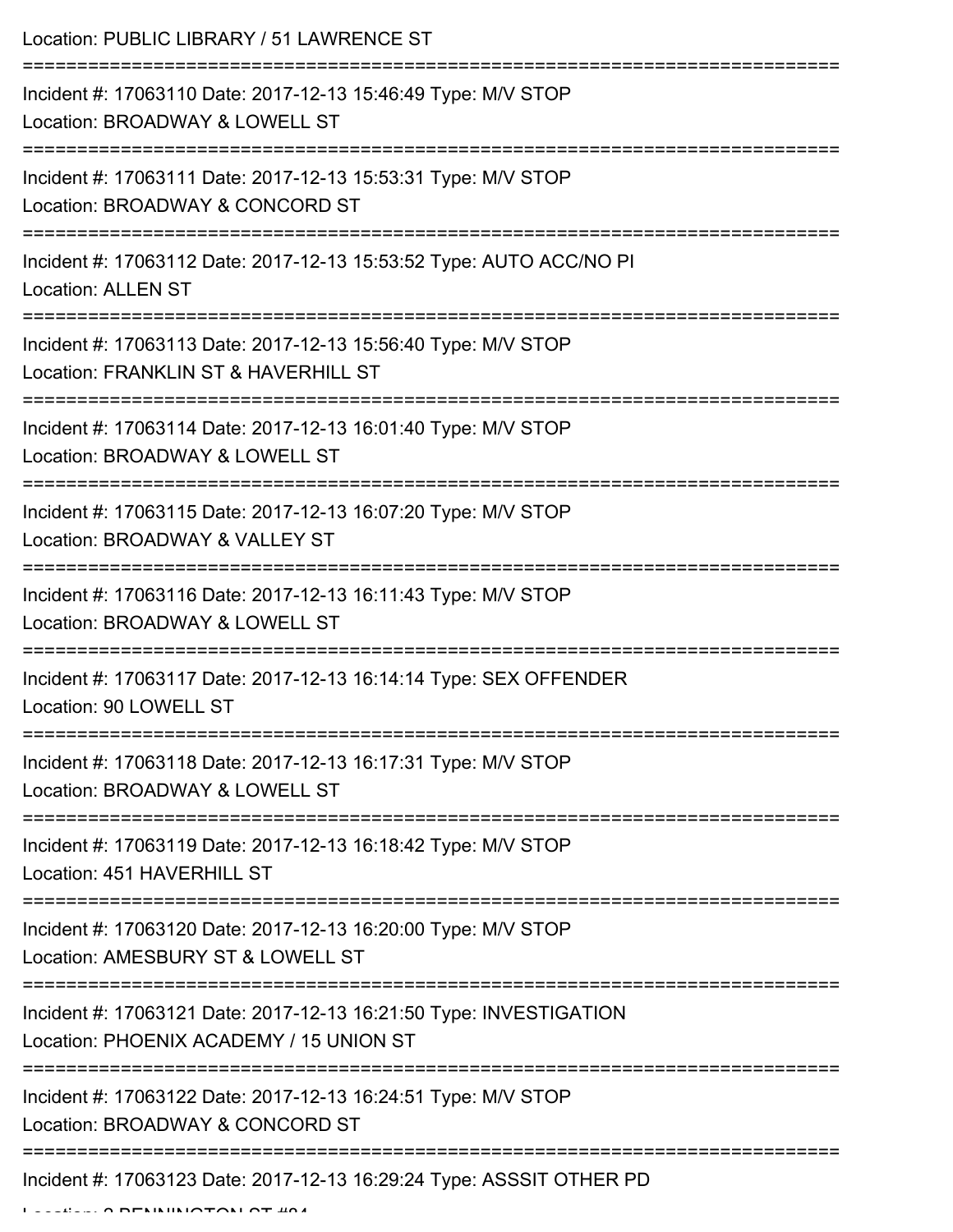| Incident #: 17063124 Date: 2017-12-13 16:30:40 Type: M/V STOP<br>Location: BROADWAY & LOWELL ST                                       |
|---------------------------------------------------------------------------------------------------------------------------------------|
| Incident #: 17063125 Date: 2017-12-13 16:31:29 Type: MEDIC SUPPORT<br>Location: 466 HAVERHILL ST                                      |
| Incident #: 17063126 Date: 2017-12-13 16:56:38 Type: INVEST CONT<br>Location: LOAN USA / 92 BROADWAY                                  |
| Incident #: 17063127 Date: 2017-12-13 17:13:53 Type: MAN DOWN<br>Location: WALGREENS / 135 BROADWAY                                   |
| Incident #: 17063128 Date: 2017-12-13 17:14:02 Type: MEDIC SUPPORT<br>Location: 50 BROADWAY                                           |
| Incident #: 17063129 Date: 2017-12-13 17:16:53 Type: AUTO ACC/NO PI<br>Location: 154 S BROADWAY                                       |
| Incident #: 17063130 Date: 2017-12-13 17:24:44 Type: M/V STOP<br>Location: FRANKLIN ST & HAVERHILL ST                                 |
| Incident #: 17063131 Date: 2017-12-13 17:54:24 Type: M/V STOP<br>Location: 33 CROSS ST                                                |
| Incident #: 17063132 Date: 2017-12-13 17:55:04 Type: M/V STOP<br>Location: FALLS BRIDGE / null                                        |
| ===============================<br>Incident #: 17063133 Date: 2017-12-13 17:59:33 Type: M/V STOP<br>Location: 18 HANCOCK ST           |
| Incident #: 17063134 Date: 2017-12-13 18:02:24 Type: WARRANT SERVE<br>Location: 294 JACKSON ST FL 2                                   |
| ==========================<br>Incident #: 17063135 Date: 2017-12-13 18:03:09 Type: WARRANT SERVE<br>Location: 219 E HAVERHILL ST FL 2 |
| Incident #: 17063136 Date: 2017-12-13 18:03:43 Type: M/V STOP<br>Location: BROADWAY & HAVERHILL ST                                    |
| -----------------------------<br>Incident #: 17063137 Date: 2017-12-13 18:09:21 Type: MV/BLOCKING<br>Location: 11 BYRON AV            |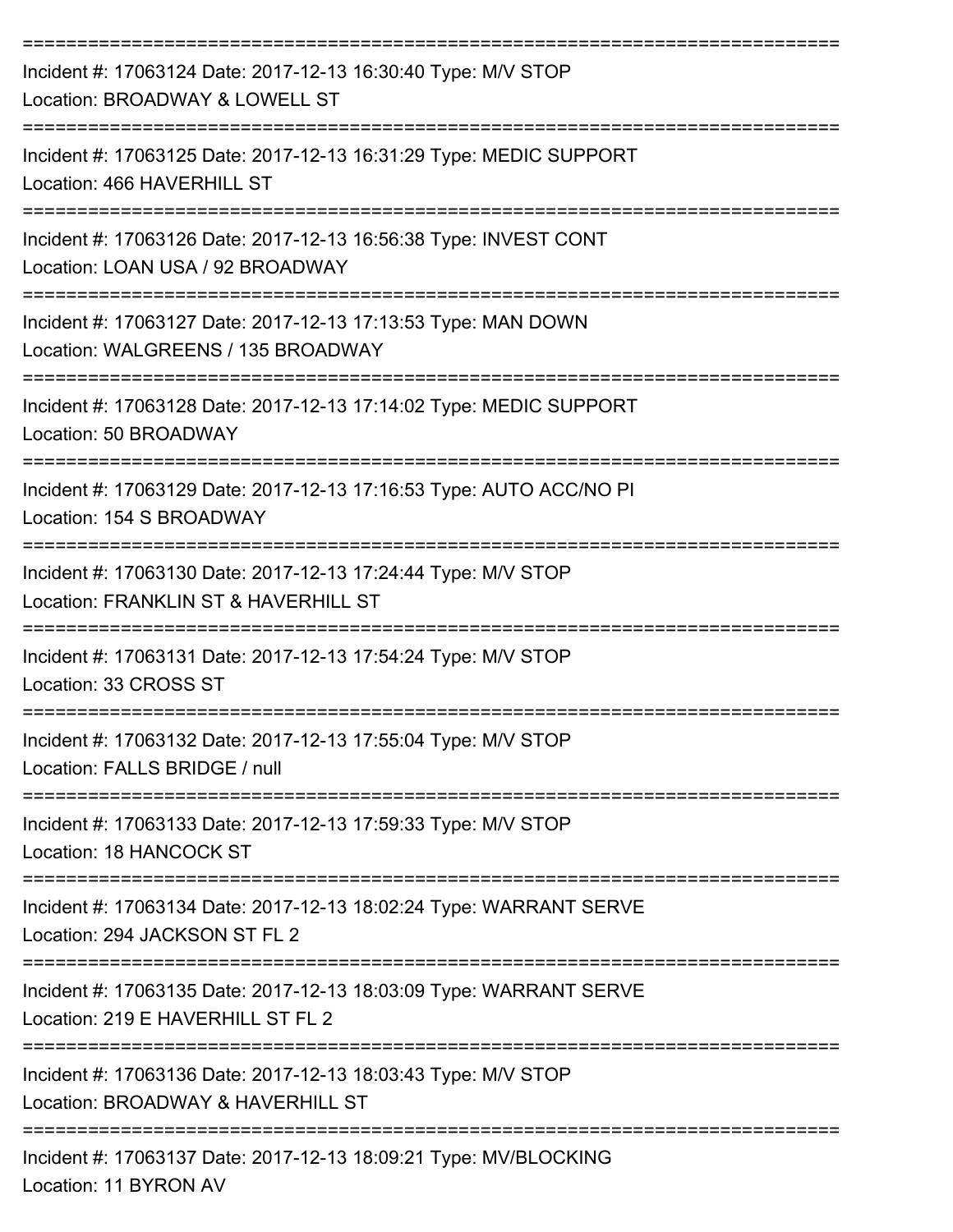| Incident #: 17063138 Date: 2017-12-13 18:10:37 Type: M/V STOP<br>Location: 37 WARREN ST                                          |
|----------------------------------------------------------------------------------------------------------------------------------|
| Incident #: 17063139 Date: 2017-12-13 18:16:38 Type: M/V STOP<br>Location: APPLETON ST & ESSEX ST<br>=========================== |
| Incident #: 17063140 Date: 2017-12-13 18:18:43 Type: M/V STOP<br>Location: COMMON ST & HAMPSHIRE ST                              |
| Incident #: 17063141 Date: 2017-12-13 18:21:40 Type: M/V STOP<br>Location: 851 ESSEX ST                                          |
| Incident #: 17063142 Date: 2017-12-13 18:24:01 Type: DOMESTIC/PAST<br>Location: 12 DIAMOND ST #2                                 |
| Incident #: 17063143 Date: 2017-12-13 18:24:33 Type: KEEP PEACE<br>Location: 32 TREMONT ST                                       |
| Incident #: 17063144 Date: 2017-12-13 18:25:03 Type: STOL/MV/PAS<br>Location: BROADWAY & CONCORD ST                              |
| Incident #: 17063145 Date: 2017-12-13 18:25:51 Type: M/V STOP<br>Location: BRADFORD ST & HAMPSHIRE ST                            |
| Incident #: 17063146 Date: 2017-12-13 18:31:54 Type: MV/BLOCKING<br>Location: LEAHY SCHOOL / 100 ERVING AV                       |
| Incident #: 17063147 Date: 2017-12-13 18:33:39 Type: M/V STOP<br>Location: MARSTON ST & STORROW ST                               |
| Incident #: 17063148 Date: 2017-12-13 18:34:41 Type: AUTO ACC/NO PI<br>Location: 149 LAWRENCE ST                                 |
| Incident #: 17063149 Date: 2017-12-13 18:47:49 Type: UNATENEDCHILD<br>Location: MCDONALDS / 599 ANDOVER ST                       |
| Incident #: 17063150 Date: 2017-12-13 19:07:00 Type: INVEST CONT<br>Location: 74 BUTLER ST                                       |
| Incident #: 17063151 Date: 2017-12-13 19:09:11 Type: ANIMAL COMPL<br>Location: 10 DIAMOND ST                                     |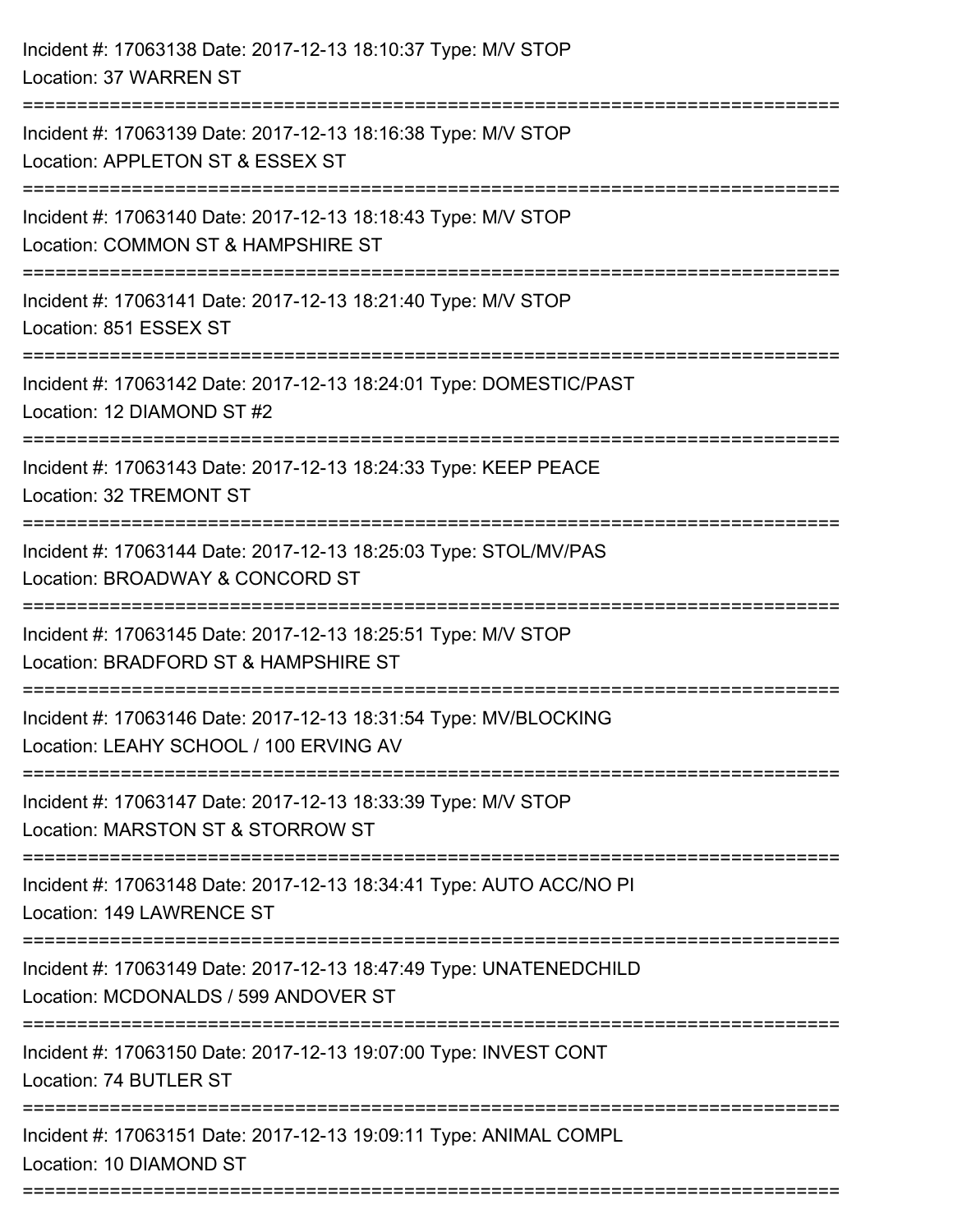| Location: PRIMO'S LIQUORS / 450 HAVERHILL ST                                                             |
|----------------------------------------------------------------------------------------------------------|
| Incident #: 17063153 Date: 2017-12-13 19:12:44 Type: M/V STOP<br>Location: BOXFORD ST & S UNION ST       |
| Incident #: 17063154 Date: 2017-12-13 19:33:26 Type: SHOPLIFTING<br>Location: WALGREENS / 220 S BROADWAY |
| Incident #: 17063155 Date: 2017-12-13 19:48:33 Type: VIO CITY ORD<br>Location: 18 FRANKLIN ST            |
| Incident #: 17063156 Date: 2017-12-13 19:51:05 Type: INVEST CONT<br>Location: 206 ESSEX ST #H            |
| Incident #: 17063157 Date: 2017-12-13 20:12:34 Type: MEDIC SUPPORT<br>Location: 60 EMMETT ST             |
| Incident #: 17063158 Date: 2017-12-13 20:38:28 Type: AUTO ACC/NO PI<br>Location: LEBANON ST & WHITE ST   |
| Incident #: 17063159 Date: 2017-12-13 20:40:53 Type: GENERAL SERV<br>Location: 24 BEACON AV              |
| Incident #: 17063160 Date: 2017-12-13 20:41:31 Type: KEEP PEACE<br>Location: 3 KINGSTON ST               |
| Incident #: 17063161 Date: 2017-12-13 21:12:57 Type: LOUD NOISE<br>Location: 42 CANTON ST FL 2           |
| Incident #: 17063162 Date: 2017-12-13 21:27:23 Type: A&B D/W PAST<br>Location: MCDONALDS / 50 BROADWAY   |
| Incident #: 17063163 Date: 2017-12-13 21:30:47 Type: ANIMAL COMPL<br>Location: 26 CROSBY ST              |
| Incident #: 17063164 Date: 2017-12-13 21:50:44 Type: M/V STOP<br>Location: BURKE ST & SALEM ST           |
| Incident #: 17063165 Date: 2017-12-13 22:04:11 Type: M/V STOP<br>Location: BLANCHARD ST & SALEM ST       |
| Incident #: 17063166 Date: 2017-12-13 22:12:55 Type: M/V STOP                                            |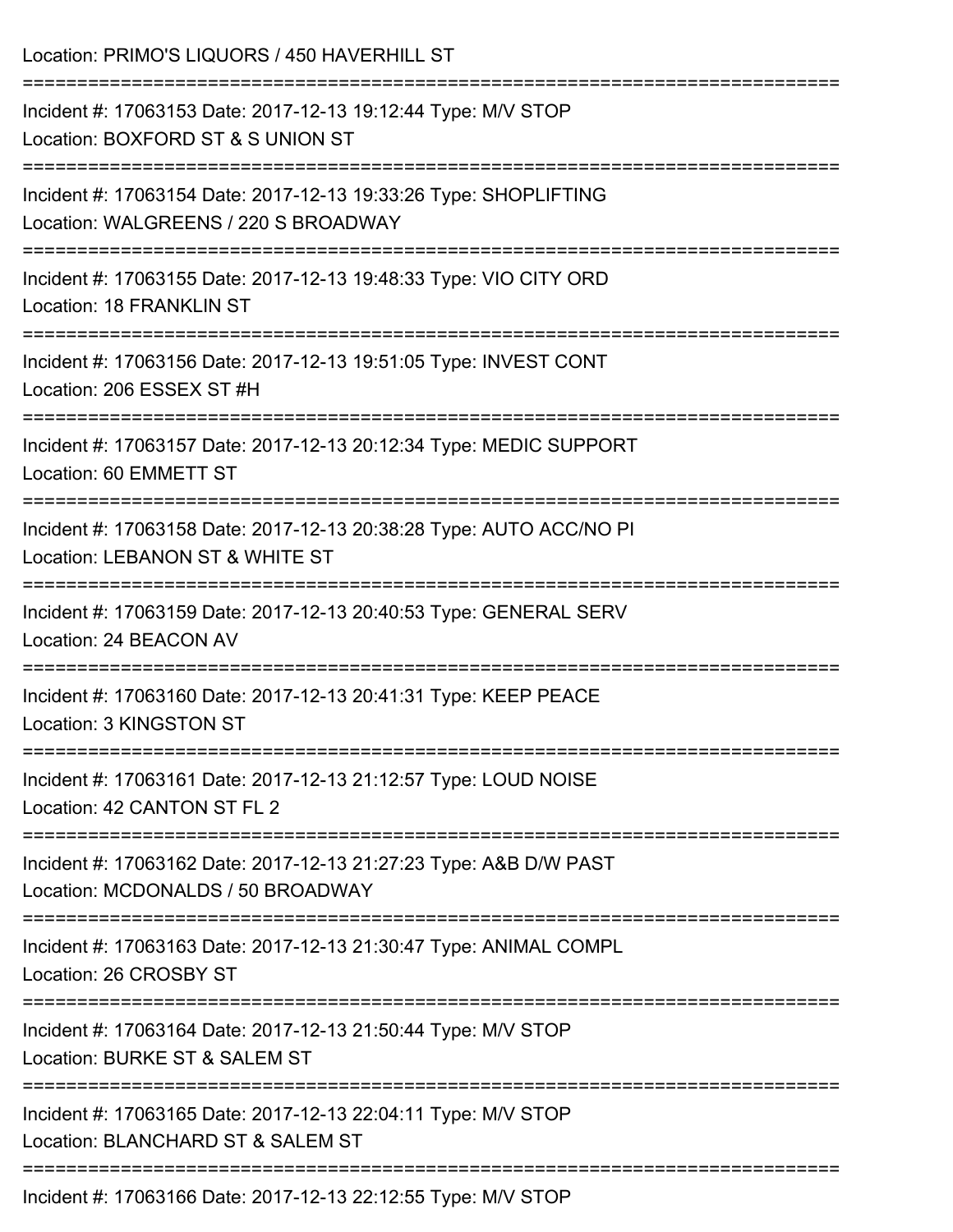| Location: MERRIMACK ST & S BROADWAY                                                                                                                |
|----------------------------------------------------------------------------------------------------------------------------------------------------|
| Incident #: 17063167 Date: 2017-12-13 22:25:57 Type: M/V STOP<br>Location: WARRANT ARREST / 74 WATER ST                                            |
| Incident #: 17063168 Date: 2017-12-13 22:28:13 Type: SPECIAL CHECK<br>Location: 43 AUBURN ST                                                       |
| Incident #: 17063169 Date: 2017-12-13 22:31:24 Type: M/V STOP<br>Location: 903 ESSEX ST                                                            |
| Incident #: 17063170 Date: 2017-12-13 22:35:40 Type: M/V STOP<br>Location: ABBOTT ST & SHAWSHEEN RD                                                |
| Incident #: 17063171 Date: 2017-12-13 22:37:58 Type: M/V STOP<br>Location: 205 BROADWAY                                                            |
| Incident #: 17063172 Date: 2017-12-13 22:41:21 Type: LOUD NOISE<br>Location: 42 CANTON ST FL 2                                                     |
| ------------------<br>Incident #: 17063173 Date: 2017-12-13 22:46:04 Type: ALARM/BURG<br>Location: YMCA ADMIN / 101 AMESBURY ST FL 4               |
| Incident #: 17063174 Date: 2017-12-13 22:48:45 Type: RECOV/STOL/MV<br>Location: LORING ST & SHAWSHEEN RD                                           |
| Incident #: 17063175 Date: 2017-12-13 22:52:52 Type: FIGHT<br>Location: 67 AVON ST FL 2                                                            |
| Incident #: 17063176 Date: 2017-12-13 23:17:07 Type: M/V STOP<br>Location: FARNHAM ST & OSGOOD ST                                                  |
| Incident #: 17063177 Date: 2017-12-13 23:28:42 Type: RECOV/STOL/MV<br>Location: 700 ESSEX ST                                                       |
| ================================<br>__________________<br>Incident #: 17063178 Date: 2017-12-13 23:30:01 Type: M/V STOP<br>Location: 114 OSGOOD ST |
| Incident #: 17063180 Date: 2017-12-13 23:48:08 Type: NOTIFICATION<br>Location: 415 LOWELL ST FL 2                                                  |
| Incident #: 17063179 Date: 2017-12-13 23:48:36 Type: B&E/PAST                                                                                      |